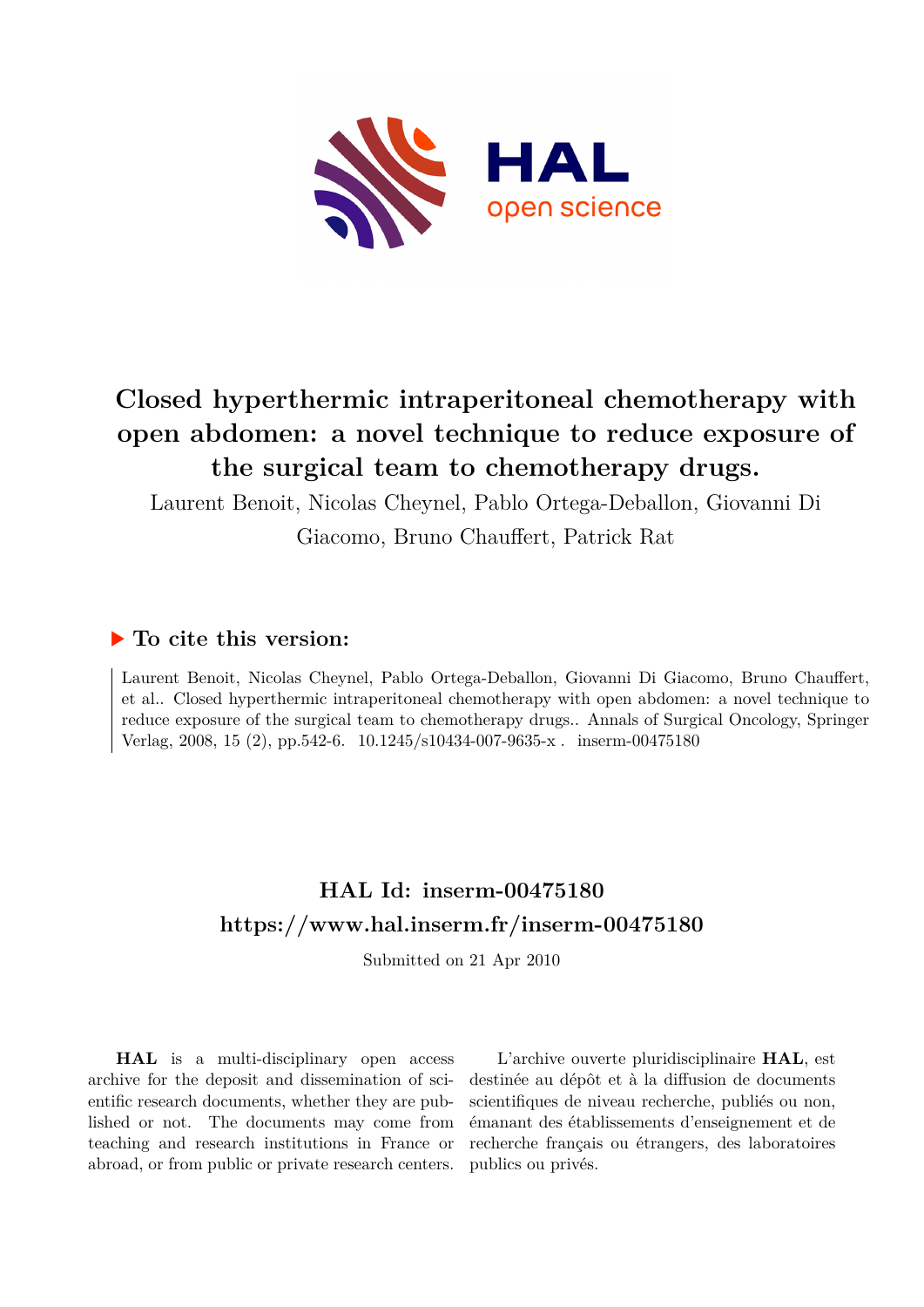# **Closed hyperthermic intraperitoneal chemotherapy with open abdomen: A novel technique to reduce exposure of the surgical team to chemotherapy drugs**

Laurent Benoit, MD, Nicolas Cheynel, MD, PhD, Pablo Ortega-Deballon, MD, PhD, Giovanni Di Giacomo, MD, Bruno Chauffert, MD, Patrick Rat, MD.

Service de Chirurgie Digestive, Thoracique et Cancérologique CHU du Bocage 2 Bd Mal de Lattre de Tassigny 21079 Dijon Cedex, France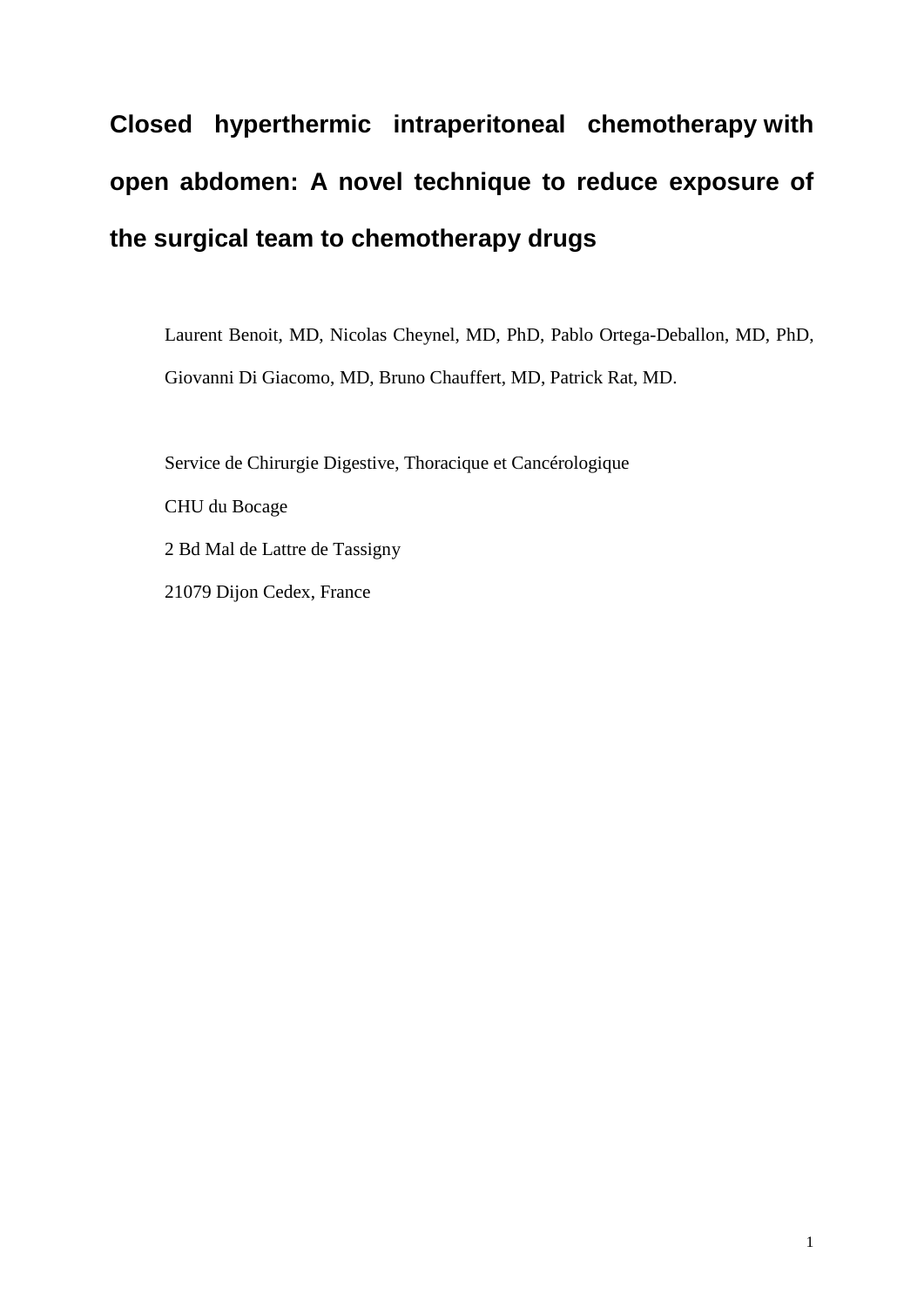#### **ABSTRACT**

Exposure of the surgical team to toxic drugs during hyperthermic intraperitoneal chemotherapy (HIPEC) remains a matter of great concern. In closed-abdomen HIPEC operating room staffs are not exposed to drugs, but the distribution of the heated liquid within the abdomen is not optimal. In open-abdomen HIPEC, the opposite is true. Even though the open-abdomen method is potentially more effective, it has not become a standard procedure because of the risk of exposure of members of the team to drugs.

We present a new technique (closed HIPEC with open abdomen) which ensures protection against potentially contaminating exposure to liquids, vapours and aerosols, and allows permanent access to the whole abdominal cavity.

Its principle is to extend the abdominal surgical wound upwards with a sort of "glove-box". The cutaneous edges of the laparotomy are stapled to a latex «wall expander». The expander is draped over a special L-section metal frame placed above the abdomen. A transparent cover containing a « hand-access » port like those used in laparoscopic surgery is fixed inside the frame.

In 10 patients, this device proved to be hermetic both for liquids and vapours. Intra-abdominal temperature was maintained between 42 and 43°C during most of the procedure. The whole abdominal cavity was accessible to the surgeon allowing optimal exposure of all peritoneal surfaces.

This technique allows optimal HIPEC while limiting the potential toxic effects for the surgical, medical and paramedical teams.

**Key words :** Peritoneal carcinomatosis, colorectal cancer, hyperthermic intraperitoneal chemotherapy, toxic effects, mutagenicity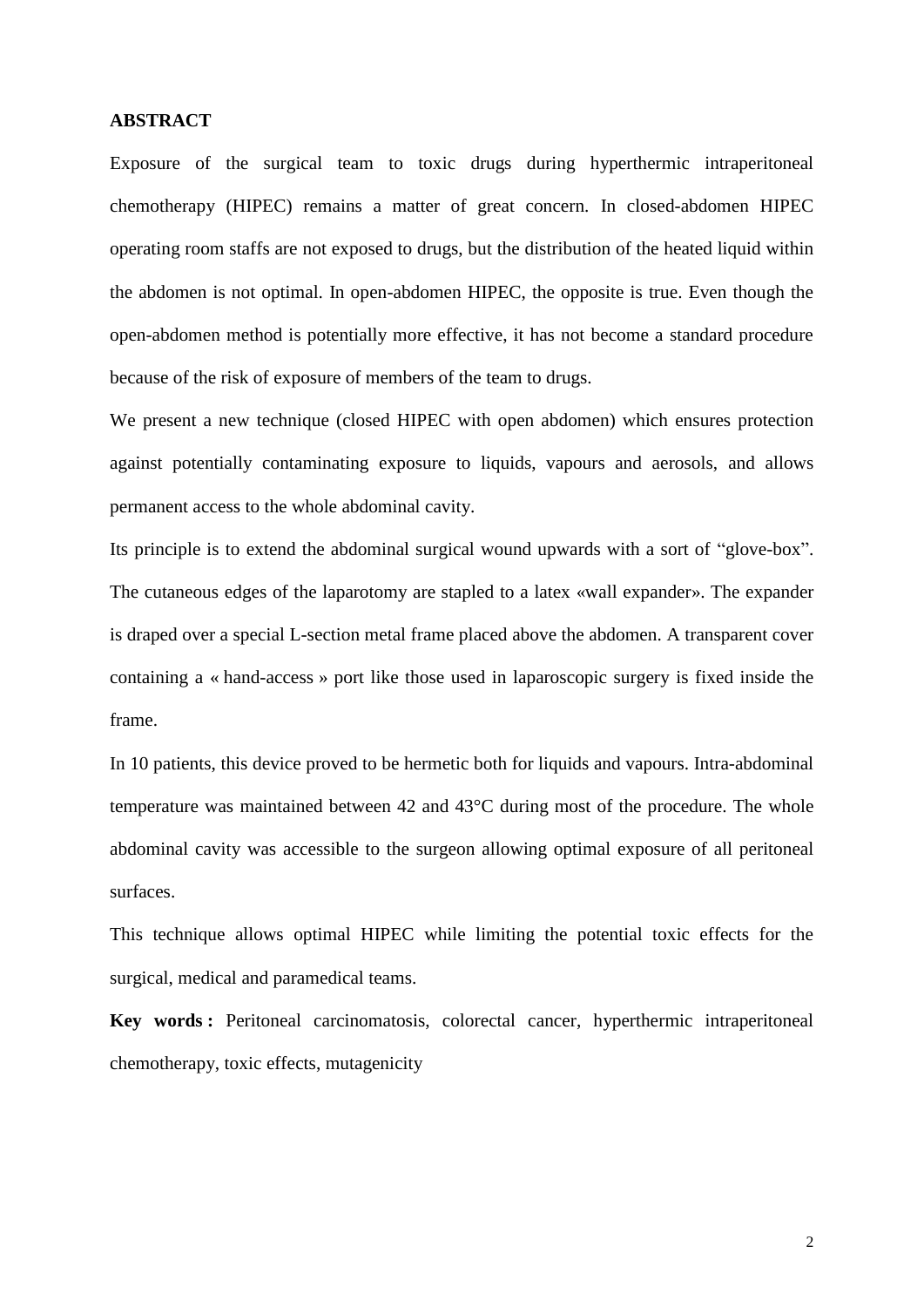#### **INTRODUCTION**

Hyperthermic intraperitoneal chemotherapy (HIPEC) with surgical cytoreduction may increase survival in patients with colorectal peritoneal carcinomatosis; survival at 5 years is around 30% in selected patients [1, 2]. With its progressive expansion [3], the use of chemotherapy in the operating room raises the problem of the safety of people present in the operating room. This danger remains a matter of great concern that could limit the expansion of this otherwise beneficial technique.

The toxic and teratogenic effects of these drugs have been established experimentally, but the effects on people handling them remain controversial [4]. As well as the risk of local and general toxic effects, professional exposure may induce obstetrical risks and an increased probability of cancer [5, 6].

There are two types of HIPEC: one in which the abdomen is closed during chemotherapy (closed-abdomen HIPEC) and another one in which the abdomen is left open (open-abdomen HIPEC). The most common open-abdomen technique is the « coliseum technique » as described by Sugarbaker: the cutaneous edges of the surgical wound are lifted upwards and suspended by threads from a frame positioned horizontally above the abdomen [7]. The frame can be partially covered by a plastic sheet but spillage and emanation of vapours can not be totally controlled. Moreover, aerosols may form [8]. The closedabdomen procedure avoids exposure to the chemotherapy drugs but the distribution of the heated liquid is not uniform, preferential circuits exist and some peritoneal surfaces are underexposed to chemotherapy.

We have designed a novel HIPEC technique, « open-closed », which combines the advantages of the two techniques, both open-abdomen and closed-abdomen: optimal exposure of the patient, minimal exposure of the staff to chemotherapy drugs.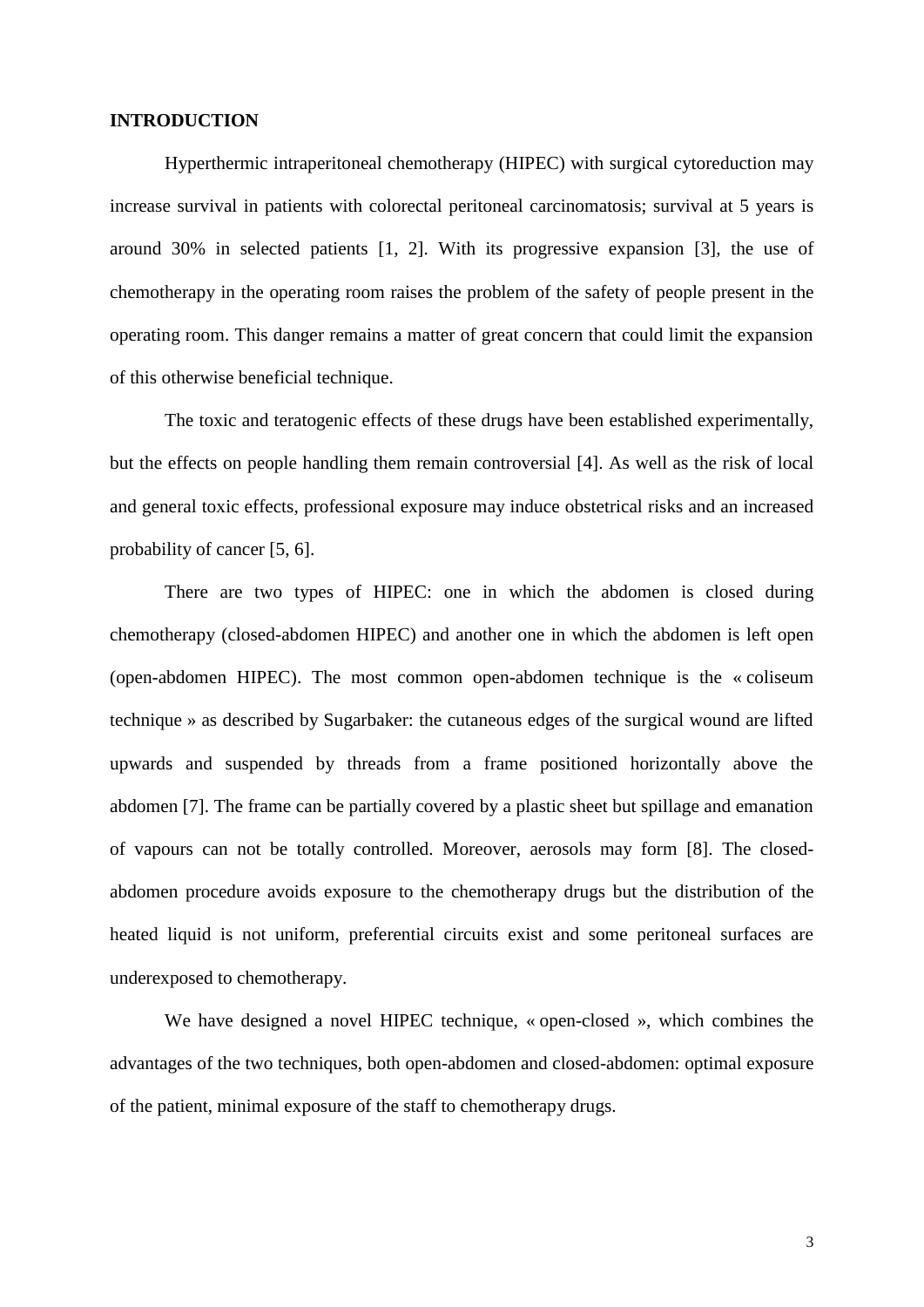#### **SURGICAL TECHNIQUE**

The principle is to prolong the abdominal cavity by a sort of glove-box extending from the edges of the surgical wound. After surgical cytoreduction, HIPEC is prepared. The surgeon cuts a hole in the middle of a sheet of latex (expander for HIPEC, TP10000- Landanger, France), which has the same shape and size of the surgical wound. The edges of the hole are hermetically fixed to the cutaneous edges of the laparotomy using staples very close together (Figure 1). Temperature probes (one for the diaphragm and one in the pelvis) pass through the latex sheet, as well as inflow and outflow. Two vertical supports and two horizontal arms of a Thompson retractor (TH00300, Landanger, France) are fixed to the operating table. A special metallic frame (hexagonal, « L » section) is fixed in a horizontal position to the two arms, 20 cm above the abdomen. The expander is pulled upwards through the centre of the frame. The tip of the outflow catheter is positioned between the right lobe of the liver and the diaphragm in order to prevent a suction effect on hollow viscera during HIPEC. The tip of the inflow catheter is positioned against the inside face of the expander. A metacrylate transparent cover with a 12-cm-diameter central opening (Protection Lid, TP40000, Landanger, France), is smeared with an anti-fog solution. A « Gelport  $\mathbb{B}$ » (TP41000, Landanger, France), is installed in the central opening of the cover. The cover is inserted inside the frame and the latex expander serves as a seal. Closing forceps (TP42000, Landanger, France) fix the apparatus (Figure 2). The operator wears extra-long gloves (TP20080, Landanger, France) with lubricant and must make sure that all abdominal peritoneal surfaces are accessible to his/her hand.

The abdominal cavity is then filled with 2L/m2 of dialysis solution at 37°C. The pumps are switched on and the liquid is heated. As soon as the temperature reaches 41.5°C the antimitotic drug is added to the circuit. For colon tumours and pseudo-myxomas, 20 mg/m2 of mitomycin C are given initially, and then 5 mg/m2 after 30 minutes; the total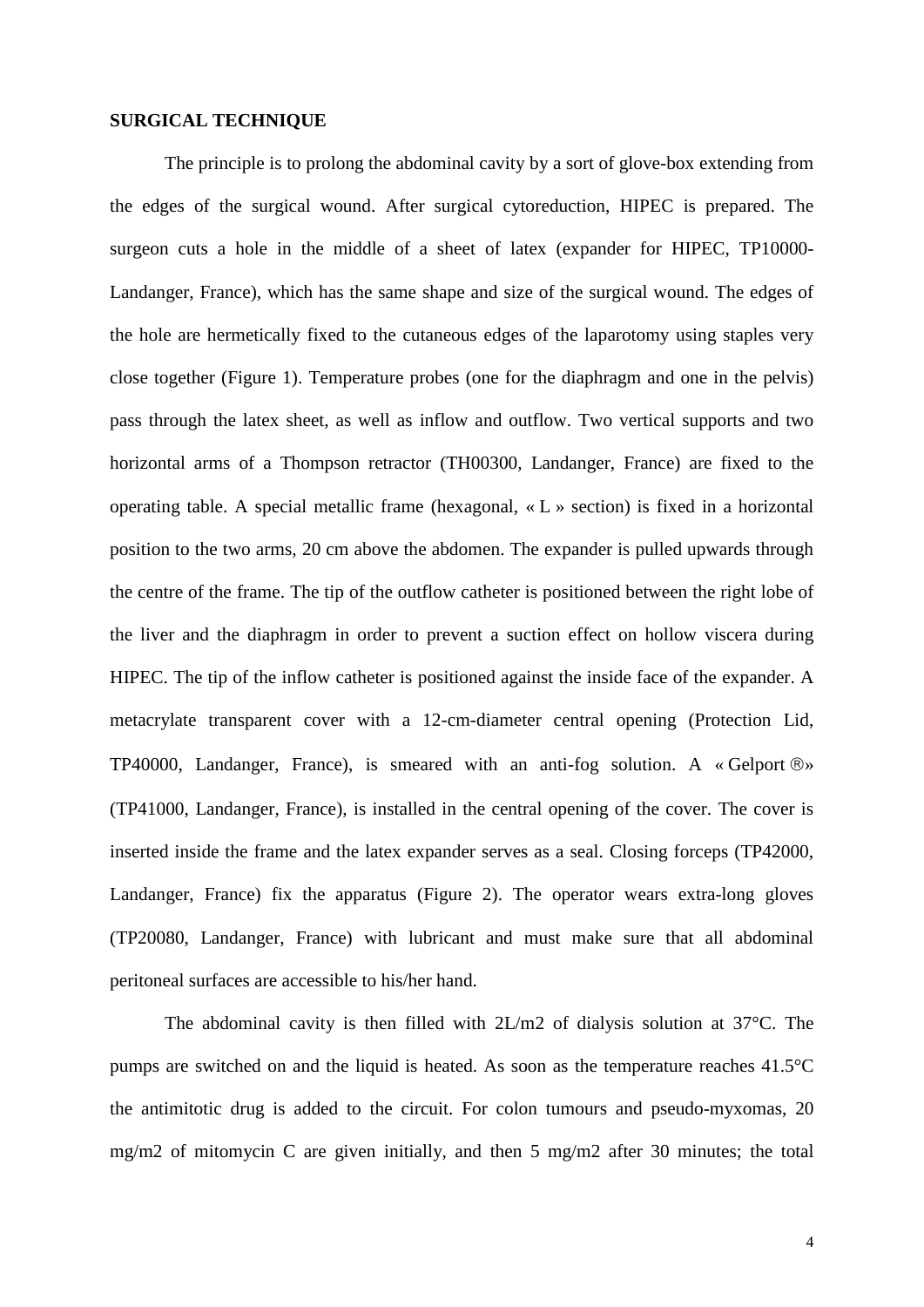duration of the HIPEC is one hour. The intra-abdominal temperature is maintained between 42 and 43° C throughout the procedure. Temperature can be brought down by reducing the inflow rate. The homogeneity of the temperature is ensured by constant stirring of the liquid with sequential opening of the different abdominal spaces, an by moving the tip of the inflow drain or tilting the table, according to the temperature gradient between the diaphragm and the pelvis (Figure 3). The non-submerged edges of the surgical wound are regularly bathed with the liquid. Once the HIPEC is finished, the liquid is sucked out and the abdominal cavity washed. The skin is incised a few millimetres outside its junction with the expander and both are removed en bloc.

#### **RESULTS**

Nine patients with colon peritoneal carcinomatosis and one with pseudomyxoma have been treated using this technique. Setting up the apparatus (expander, frame and cover) never took more than 30 minutes. Intra-abdominal hyperthermia of 41.5°C was obtained in less than 15 minutes and a temperature between 42 and 43°C was maintained during most of the procedure. All abdominal spaces were accessible.

Visibility through the cover was sufficient throughout the procedure allowing safe control of the viscera, inflow and outflow at every moment. There were no fluid leaks along the staples line fixing the expander to the skin.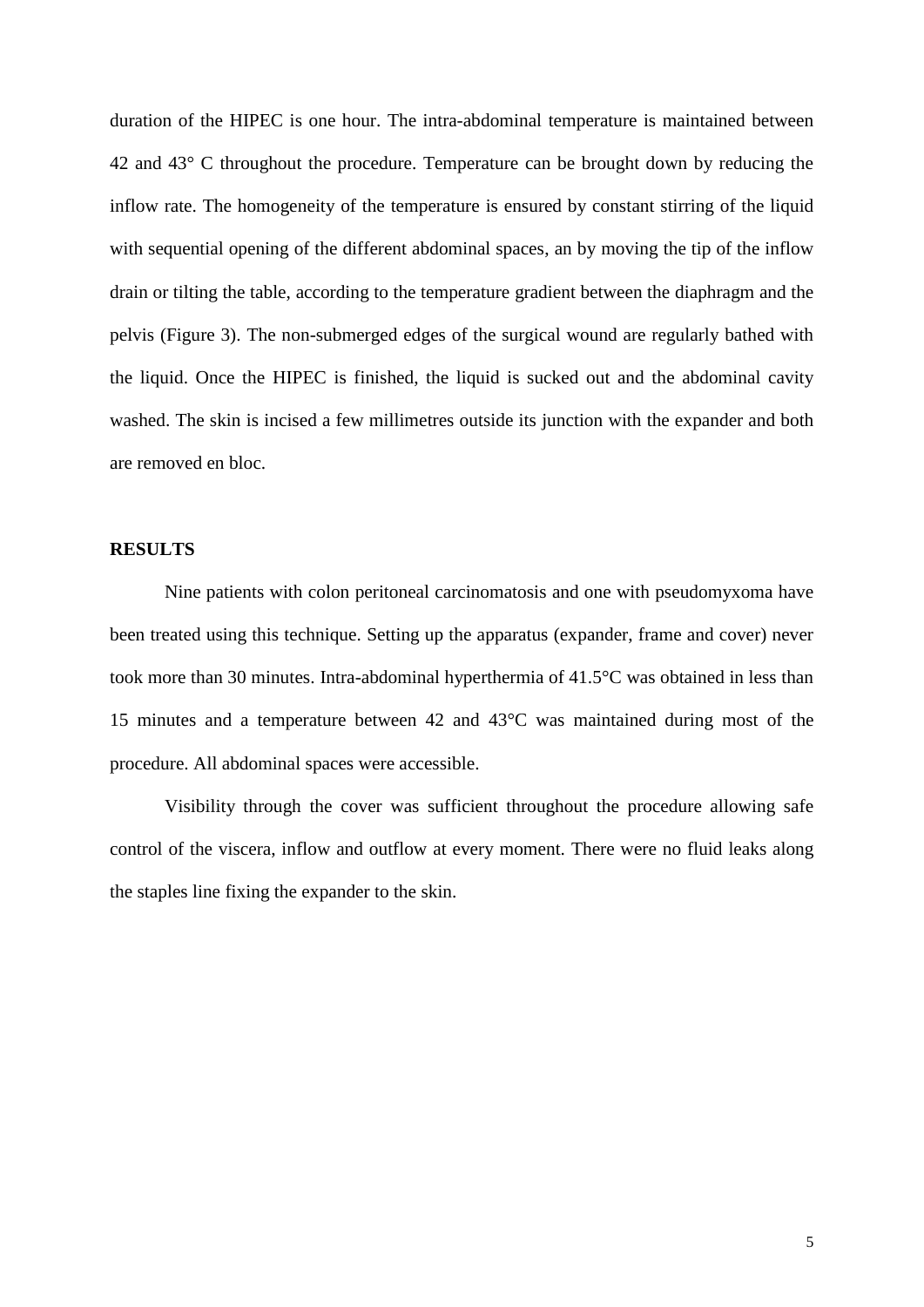#### **DISCUSSION**

Most cytotoxic substances have shown a carcinogenic, teratogenic and/or mutagenic effect in experimental studies. Cases of skin irritation, ulcers and even necrosis have been reported following the use of these drugs [4]. Mitomycin-C, the most widely used agent in HIPEC, has been classified as a possible carcinogen by the International Agency for Research on Cancer [9]. Platinum and its derivatives may cause flushes, dizziness and anaphylaxis [10]. Three studies have reported a significant increase in the number of miscarriages or congenital malformation in health-care personnel exposed to antineoplasic drugs [11-13]. Five studies have shown significant increases in the mutagenicity of urine in nurses working in oncology departments, but techniques used to detect cytogenetic effects or chromosomal aberrations are neither specific, nor sensitive and no formal conclusions can be drawn [14-19]. Most authors recommend great caution when handling these substances [13]. It must be underlined that most of these studies concerned personnel who handled these drugs in centralised units, according to very strict regulations and under laminar-flow hoods. Open-abdomen HIPEC exposes operating room personnel to the potential risk of contamination by chemotherapy drugs through the skin but also through the respiratory, digestive and ocular systems (spills, splashes, aerosols, barrier defects in the gloves or contact with vapours present in the surrounding air when the liquid is heated) [6, 20]. Protection offered by standard surgical masks has been discussed [21, 22]. Eyes-itching is often reported by the staff during open HIPEC.

This risk is the main obstacle to the generalisation of the open-abdomen technique; in Europe, many teams perform closed-abdomen HIPEC exclusively for safety reasons. There is undeniably a feeling of insecurity.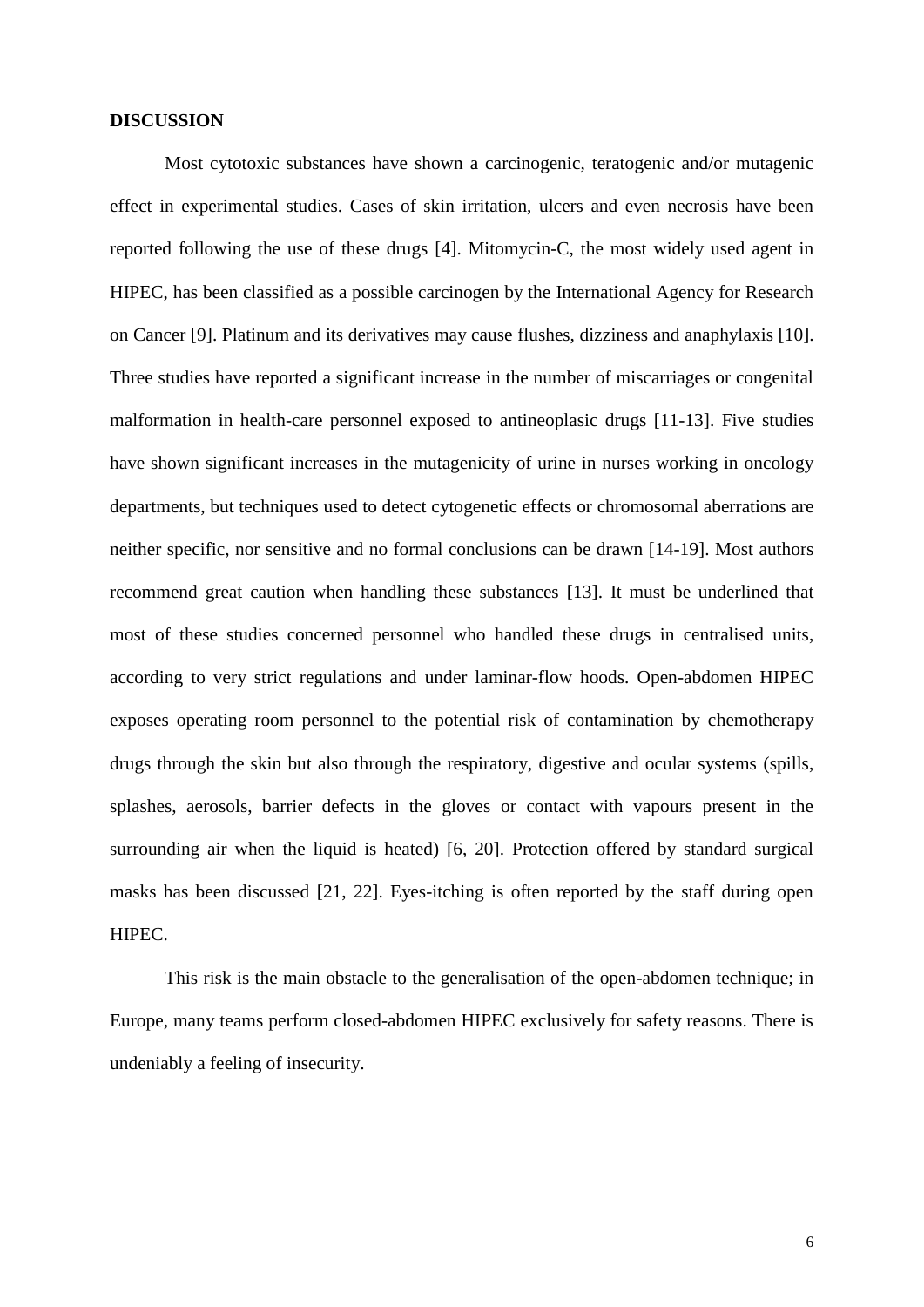Recent studies concerning open-abdomen HIPEC did not find mitomycin-C either in the operating room atmosphere or in the urine of the operating personnel. However, the methods of these studies were not optimal and there was a lack of statistical power [20, 22, 23]. Moreover, their results did not reassure surgical teams (not even the authors), as the resulting recommendations were: to exclude from HIPEC teams pregnant women or those wishing to conceive, as well as those breast-feeding, or with a history of miscarriage; to exclude all people with a history of oncologic or immunosuppressant therapy or with antecedents of haematological disease; to maintain positive pressure in the operating room; to use double impermeable gloves, goggles, FFP3 masks, HEPA filters and extraction hoods [24]; and to perform a medical check-up for the personnel every 6 months.

Closed-abdomen HIPEC is theoretically less satisfactory from a therapeutic point of view as the liquid follows preferential circuits between the inflow and outflow catheter [8]. Some peritoneal surfaces (mesentery, small bowel and retrogastric area) are underexposed to the heated liquid. We abandoned the closed-abdomen technique after a small number of procedures for this reason [25]. In open-abdomen HIPEC, the liquid can be stirred permanently allowing better temperature homogeneity, better diffusion of the liquid and delivery of the drugs.

Only a closed system allowing an homogeneous distribution of chemotherapy drugs and heat would provide optimal exposure of the patient with minimal exposure of the personnel. Certain teams use plastic sheets or a rigid enclosure positioned above the abdomen; neither of these systems is really effective nor reproducible [26, 27]. Sugarbaker's coliseum technique can not protect accurately against splashes, aerosols and vapours.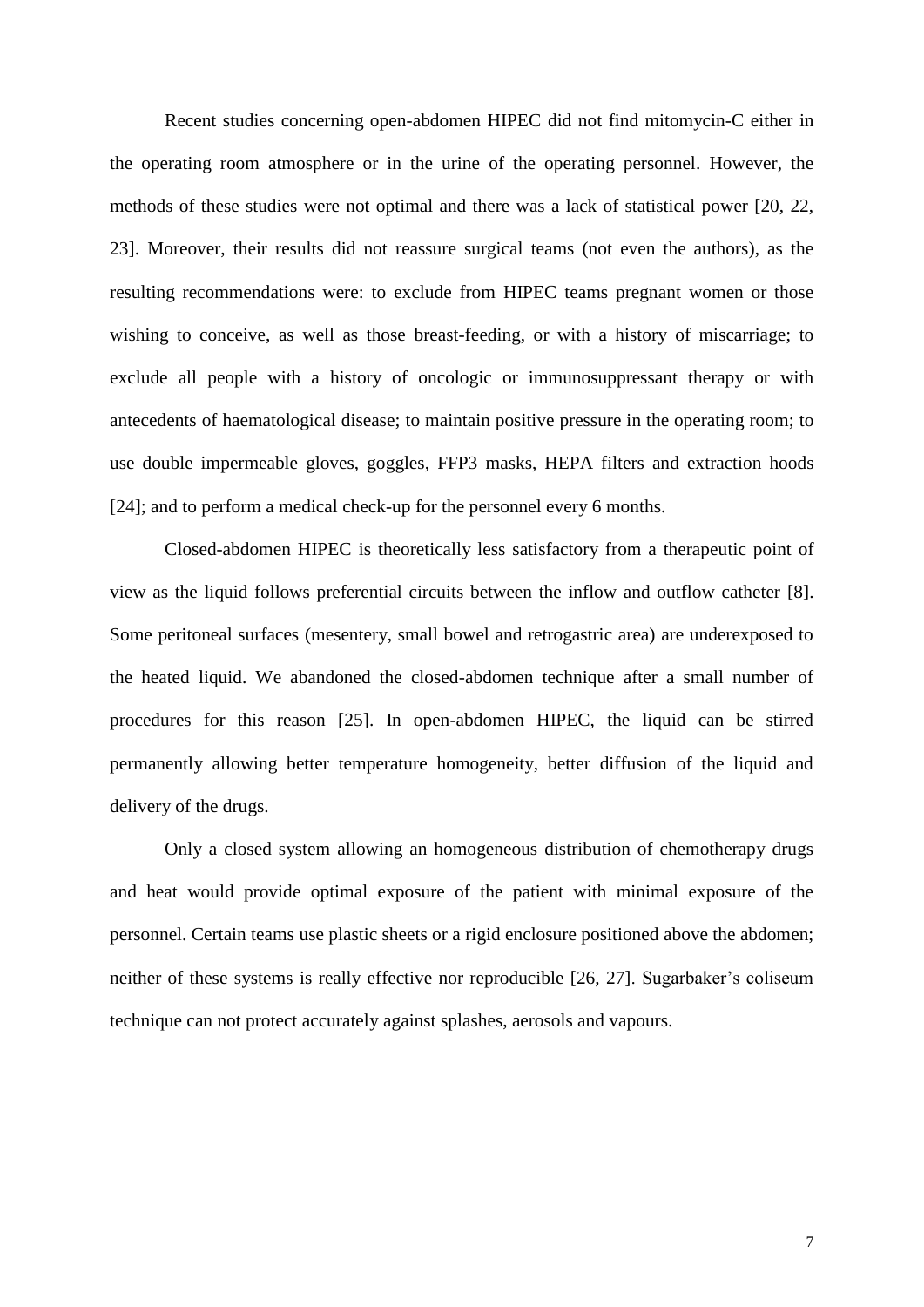Our « glove-blox » ensures minimal exposure of the personnel; but not zero, in so far as despite being wiped by the gelport, traces of the liquid remain on the glove after withdrawal of the hand from the abdomen. Following HIPEC, certain surgical acts (possible digestive anastomosis, setting up drains, parietal closure) are performed once the glove-box has been removed; the aim of washing the abdominal cavity before removing the cover is to reduce exposure of the personnel during this final phase.

There is no leakage of the liquid at the joint between the expander and the skin provided that the staples are placed at very close intervals. In so far as the expander prolongs the edges of the surgical wound, the parietal margins can be bathed in the liquid: this is impossible using Fujimura's expander, which covers the parietal margins [27].

Catheters and probes do not pass through the abdominal wall before the HIPEC, thus avoiding also the risk of tumour recurrence in the wall. The abdomen is filled with 2 L/m2 of liquid making possible to obtain an adequate concentration of drugs. With such a volume, the whole of the abdominal cavity will be sufficiently filled in provided that the expander is not pulled too tight, which would increase the volume of the cavity. From a subjective point of view, the staff's perception of HIPEC has totally changed: the general feeling of insecurity has disappeared.

Total additional cost (1400 euros for the disposable kit and 2300 euros for the metallic frame adapted to the Thompson retractor) seems acceptable given the potential advantages in terms of safety on the one hand and the overall cost of classical open-abdomen HIPEC on the other (calculated at 39358 euros by Elias et al.) [28]. Setting-up and dismantling times are also acceptable, given the average duration this surgery, which is approximately 8 hours [29]. Latex allergy is the only contraindication to the use of this device.

Previous experimental studies in rats conducted by our group suggested that the closed-abdomen technique may increase penetration of the drugs into the tissue thanks to a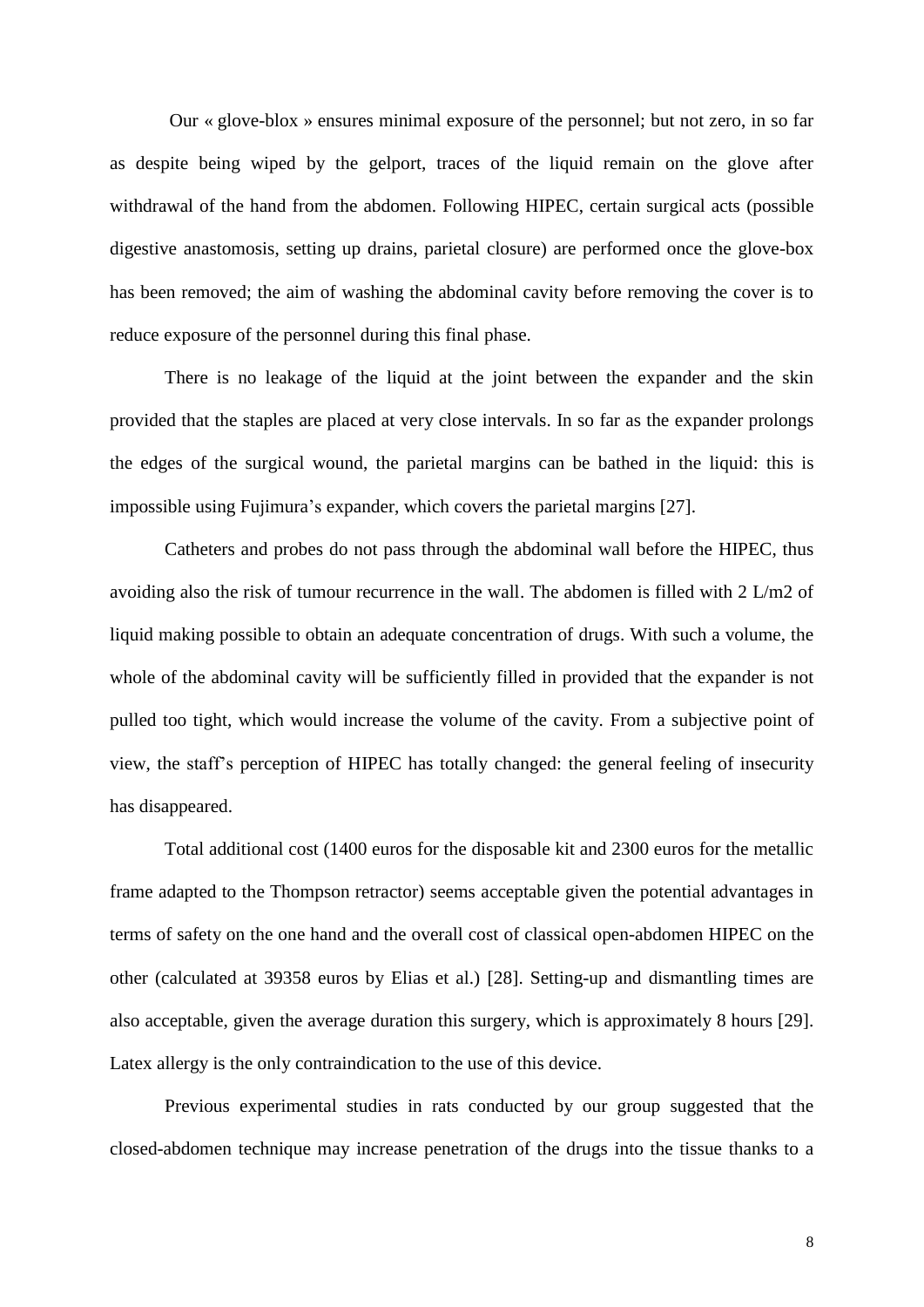higher pressure, but this has not been proved in humans [30]. If a higher pressure were found to improve penetration of drugs, this could also be achieved using the closed open-abdomen technique described here.

This technique combines the advantages of both open and closed-abdomen HIPEC: optimal exposure of the patient with minimal exposure of the surgical team to antineoplasic drugs. Regarding the risks associated with handling chemotherapy agents, Favier [6] wrote: « There will be always doubts, and these should benefit those concerned through a continual search for ways to minimize contact by adapting procedures ».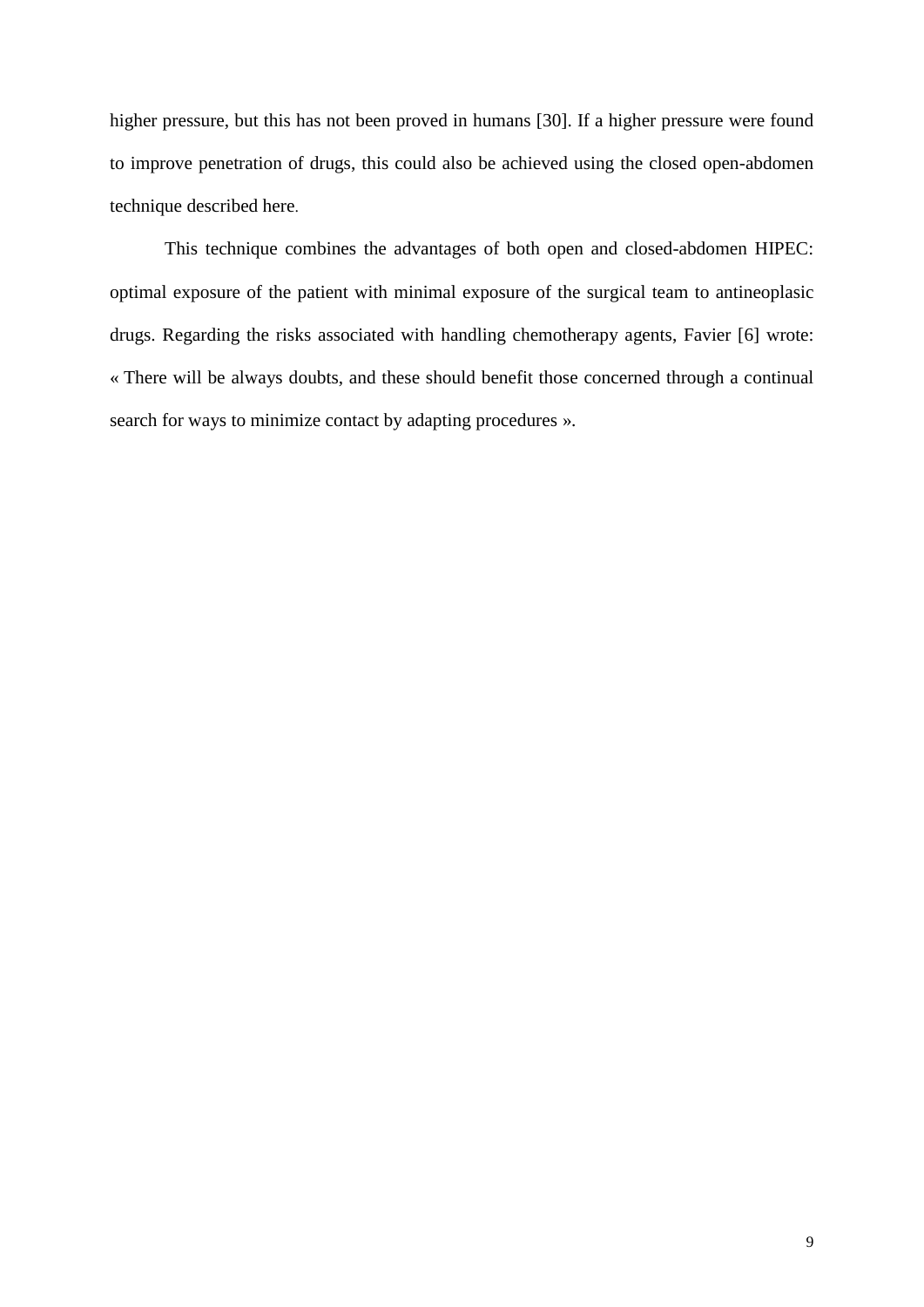#### **REFERENCES**

- 1. Verwaal VJ, van Ruth S, de Bree E, van Sloothen GW, van Tinteren H, Boot H et al. Randomized trial of cytoreduction and hyperthermic intraperitoneal chemotherapy versus systemic chemotherapy and palliative surgery in patients with peritoneal carcinomatosis of colorectal cancer. J Clin Oncol 2003; 21: 3737-43.
- 2. Glehen O, Kwiatkowski F, Sugarbaker PH, Elias D, Levine EA, Gilly FN, et al. Cytoreductive surgery combined with perioperative intraperitoneal chemotherapy for the management of peritoneal carcinomatosis from colorectal cancer: a multiinstitutional study. J Clin Oncol 2004; 22: 3284-92.
- 3. Sugarbaker PH, Clarke L. The approval process for hyperthermic intraoperative intraperitoneal chemotherapy. Eur J Surg Oncol 2006; 32: 637-643.
- 4. Dumont D. Risques encourus par le personnel soignant en manipulant des cytotoxiques. Arch Mal Prof 1989; 50: 109-25.
- 5. Selevan SG, Lindborhm ML, Hornung RW, Hemminki K. A study of occupational exposure to antineoplastic drugs and fetal loss in nurses. N Engl J Med 1985; 313: 1173-8.
- 6. Favier B, Latour JF. Exposition des préparateurs et des infirmières aux cytotoxiques. Revue de la littérature. Lyon Pharmaceutique 2001; 51: 82-107.
- 7. Stephens AD, Alderman R, Chang D, Edwards GD, Esquivel J, Sebbag G et al. Morbidity and mortality analysis of 200 treatments with cytoreductive surgery and hyperthermic intraoperative intraperitoneal chemotherapy using the coliseum technique. Ann Surg Oncol 1999; 6: 790-6.
- 8. Elias D, Antoun B, Raynard JM, Puizillout JC, Sabourin M, Ducreux M, Lasser P. Traitement des carcinoses péritonéales par exérèse complète et chimiohyperthermie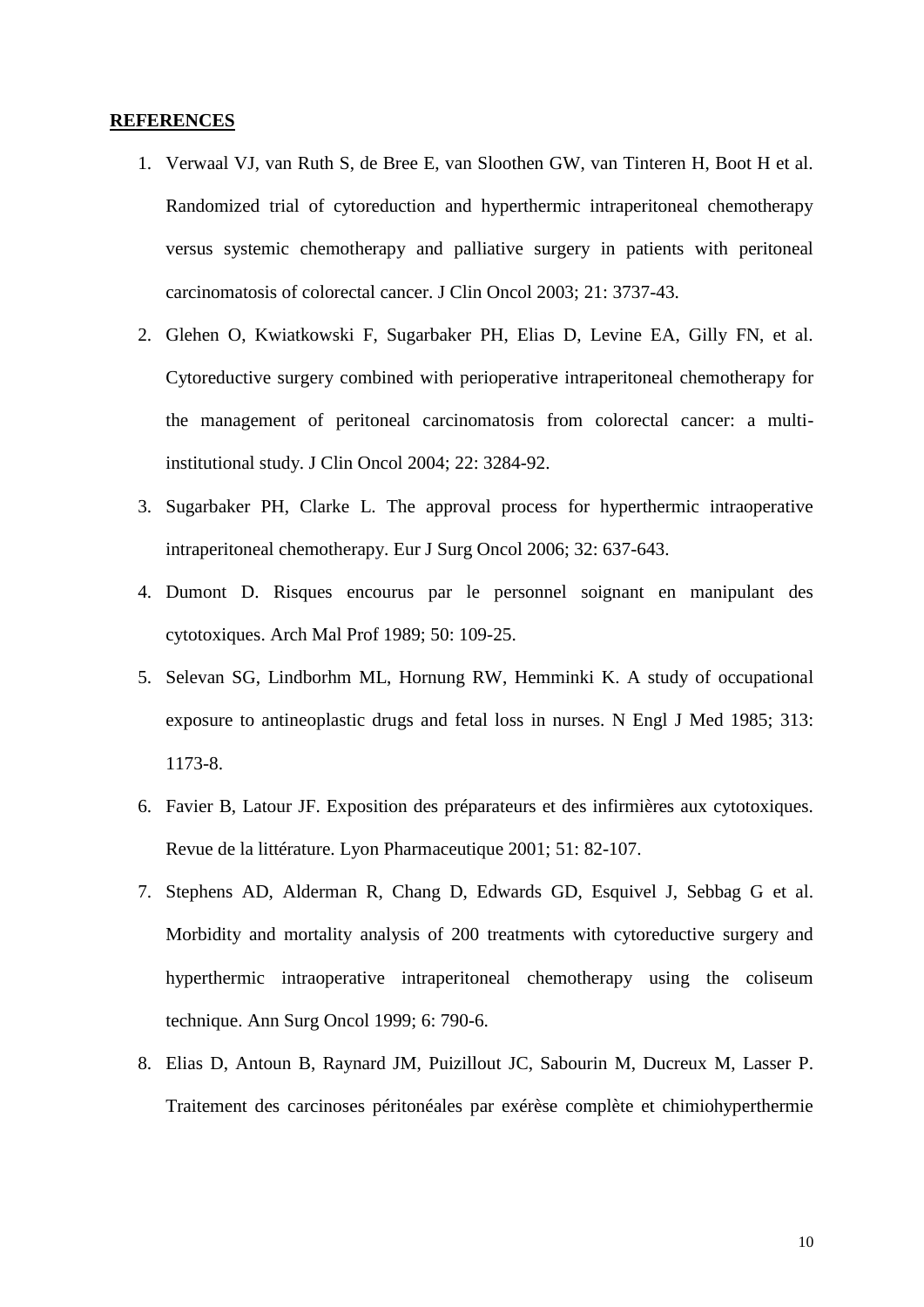intrapéritonéale. Etude de phase I-II permettant de définir la meilleure procédure technique. Chirurgie 1999; 124: 380-9.

- 9. International Agency for Research on Cancer (IARC). IARC monographs on the evaluation of carcinogenic risks to humans vol.10. International Agency for Research on Cancer, Lyon, France (1976) p.171.
- 10. Orbaek P. Allergy to the complex salts of platinum. Scand J Work Environ Health 1982; 8: 141-5.
- 11. Stücker I, Caillard JF, Collin R, Gout M, Poyen D, Hemon D. Risque d'avortement spontanée et préparation des chimiothérapies anticancéreuses chez les infirmières . Archives des Maladies Professionnelles 1988; 49: 254-8.
- 12. Stücker I, Caillard JF, Collin R, Gout M, Poyen D, Hemon D. Risk of spontaneous abortion in nurses handling antineoplastic drugs. Scand J Work Environ Health 1990; 16: 102-7.
- 13. Hemminki K, Kyyrönen P, Lindbohm ML. Spontaneous abortions and malformations in the offspring of nurses exposed to anaesthesic gases, cytostatic drugs, and other potential hazards in hospital, based on registered information of outcome. J Epidemiol Community Health 1985; 39: 141-7.
- 14. Falck K, Gröhn P, Sorsa M, Vainio H, Heinonen E, Holsti LR. Mutagenicity in urine of nurses handling cytostatic drugs. Lancet 1979; 1: 1250-1.
- 15. Benhamou S, Callais F, Sancho-Garnier H, Min S, Courtois YA, Festy B. Mutagenicity in urine from nurses handling cytostatic agents. Eur J Cancer Clin Oncol 1986; 22: 1489-93.
- 16. Kolmodin-Hedman B, Hartvig P, Sorsa M, Flack K. Occupational handling of cytostatic drugs. Arch Toxicol 1983; 54: 25-33.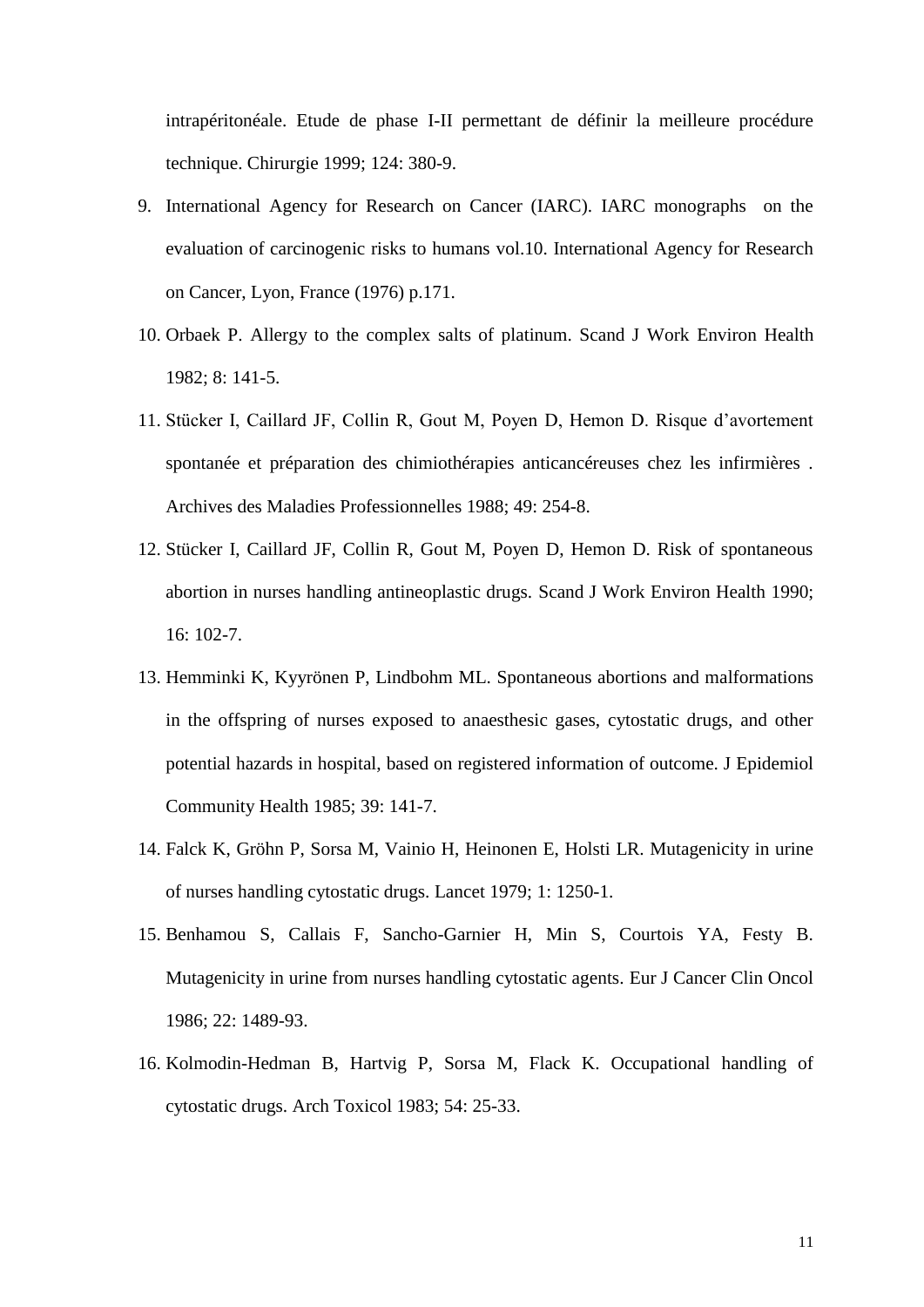- 17. Stücker I, Hirsch A, Bastie-Sigeac I, Hemon D. Urine mutagenicity, chromosomal abnormalities and sister chromatid exchanges in lymphocytes of nurses handling cytostatic drugs. Int Arch Occup Environ Health 1986; 57: 195-205.
- 18. Bos RP, Leenars AO, Theuws JLG, Henderson PT. Mutagenicity of urine from nurses handling cytostatic drugs, influence of smoking. Int Arch Occup Environ Health 1982; 50: 359-69.
- 19. Connor HT, Shults M, Fraser MP. Determination of the vaporization of solutions of mutagenic antineoplastic agents at 23 and 37°C using desiccator technique. Muta Res 2000; 470: 85-92.
- 20. Connor TH, van Balen P, Sessink PJM. Monitoring for hazardous drugs in operating room. Ann Surg Oncol 2003; 10: 821.
- 21. Connor TH. Permeability of nitrile rubber, latex, polyurethane, and neoprene gloves to 18 antineoplastic drugs. Am J Health Syst Pharm 1999; 56: 2450-3.
- 22. Stuart OA, Stephens AD, Welch L, Sugarbaker PH. Safety monitoring of Coliseum technique for heated intraoperative intraperitoneal chemotherapy with mitomycin C. Ann Surg Oncol 2002; 9: 186-191.
- 23. Schmid K, Boettcher MI, Pelz JOW, Meyer T, Korinth G, Angerer J, Drexler H. Investigations on safety of hyperthermic intraoperative intraperitoneal chemotherapy (HIPEC) with Mitomycin. Eur J Surg Oncol 2006, Jun 16.
- 24. White SK, Stephens AD, Sugarbaker PH. Hyperthermic intraoperative intraperitoneal chemotherapy safety considerations. AORN 1996; 63: 716-24.
- 25. Rat P, Benoit L, Cheynel N, Osmak l, Favoulet P, Peschaud F et al. La chimiothérapie intrapéritonéale à ventre ouvert et avec « débordement ». Ann Chir 2001; 126: 669-71.